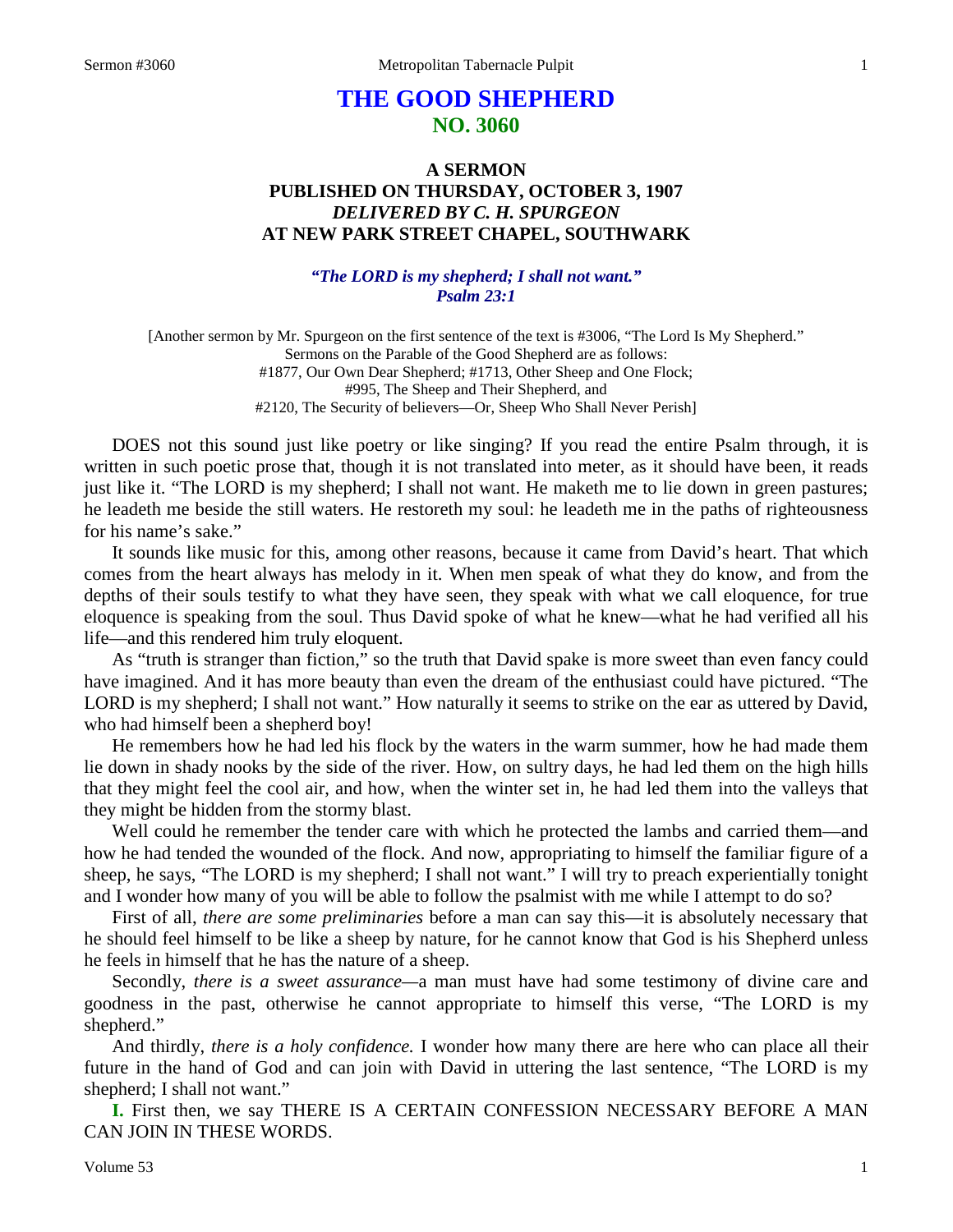We must feel that there is something in us which is akin to the sheep. We must acknowledge that, in some measure, we exactly resemble it or else we cannot call God our Shepherd.

I think the first apprehension we shall have, if the Lord has brought us into this condition, is this we shall be conscious of our own folly—we shall feel how unwise we always are. *A sheep is one of the most unwise of creatures.* It will go anywhere except in the right direction. It will leave a fat pasture to wander into a barren one. It will find out many ways, but not the right way.

It would wander through a wood and find its way through ravines into the wolf's jaws, but never by its wariness turn away from the wolf. It could wander near his den, but it would not instinctively turn aside from the place of danger. It knows how to go astray, but it knows not how to come home again. Left to itself, it would not know in what pasture to feed in summer or where to retire in winter.

Have we ever been brought to feel that, in matters of providence, as well as in things of grace, we are truly and entirely foolish? I think no man can trust providence till he distrusts himself—and no one can say, "The LORD is my shepherd, I shall not want," until he has given up every idle notion that he can control himself or manage his own interests.

Alas! we are most of us wise above that which is written and we are too vain to acknowledge the wisdom of God! In our self-esteem, we fancy our reason can rule our purposes and we never doubt our own power to accomplish our own intentions, and then, by a little maneuvering, we think to extricate ourselves from our difficulties. Could we steer in such a direction as we have planned, we entertain not a doubt that we could avoid at once the Scylla and the Charybdis—and have fair sailing all our life long. O beloved, surely it needs but little teaching in the school of grace to make out that we are fools. True wisdom is sure to set folly in a strong light.

I have heard of a young man who went to college, and when he had been there a year, his father said to him, "Do you know more than when you went?" "Oh, yes!" said he, "I do." Then he went the second year and was asked the same question, "Do you know more than when you went?" "Oh, no!" said he, "I know a great deal less." "Well," said the father, "you are getting on."

Then he went the third year and was asked, "What do you know now?" "Oh!" said he, "I don't think I know anything." "That is right," said his father, "you have now learned to profit, since you say you know nothing." He who is convinced that he knows nothing as he ought to know, gives up steering his ship, and lets God put His hand on the rudder.

He lays aside his own wisdom and cries, "O God, my little wisdom is cast at Your feet. Such as it is, I surrender it to You. I am prepared to renounce it, for it has caused me many an ill and many a tear of regret, that I should have followed my own devices, but henceforth I will delight in Your statutes. As the eyes of servants look unto the hand of their masters, and as the eyes of a maiden unto the hand of her mistress, so shall mine eyes wait upon the Lord my God. I will not trust in horses or in chariots, but the name of the God of Jacob shall be my refuge. Too long, alas! have I sought my own pleasure and labored to do everything for my own gratification. Now would I ask, O Lord, Your help that I may seek first the kingdom of God, and His righteousness, and leave all the rest to You."

Do you, O my friends, feel persuaded that you are foolish? Have you been brought to confess the sheepishness of your nature? Or are you flattering your hearts with the fond conceit that you are wise? If so, you are indeed fools. But if brought to see yourself like Agur when he said, "I am more brutish than any man, and have not the understanding of a man," then even Solomon might pronounce you wise. And if you are thus brought to confess, "I am a silly sheep," I hope you will be able to say, "The LORD is my shepherd, I cannot have any other, I want none other—He is enough for me."

Again, a sheep is not only foolish, but *it is a very dependent creature.* The sheep, at least in its domesticated state, as we know it, must always be dependent. If we should take a horse, we might turn him loose upon the prairie and there he would find sufficient food for his sustenance. And years later, we might see him in no worse condition than that in which we left him. Even the ox might thus be treated and still be able to provide for itself.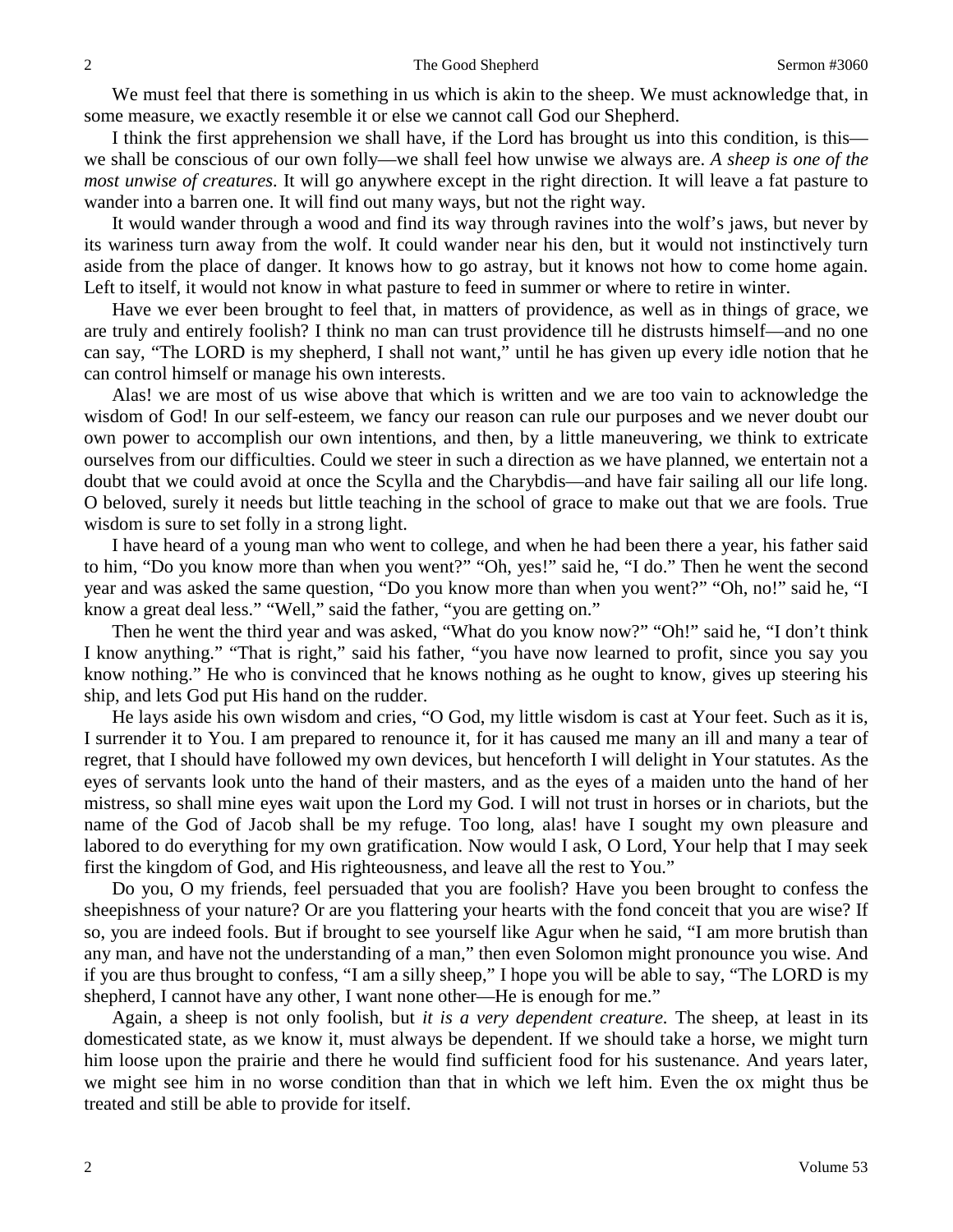But as for the silly sheep, set it alone in the wilderness, let it pursue its own course unheeded—and what would be its fate? Presently, if it did not wander into places where it would be starved, it would ultimately come to ruin, for assuredly some wild beast would lay hold upon it and it has no means of defense for itself.

Beloved, have we been brought to feel that we have, of ourselves, no means of subsistence and no power of defense against our foes? Do we perceive the necessity for our dependence upon God? If so, then we have learnt another part of the great lesson that the Lord is our Shepherd. Some of us have yet to learn this lesson. Fain would we cater for ourselves and carve for ourselves—but as the good old Puritan said, "No child of God ever carves for himself without cutting his fingers."

We sometimes fancy that we can do a little for ourselves—but we shall have that conceit taken out of us very soon. If we indeed be God's people, He will bring us to depend absolutely upon Him day by day. He will make us pray, "Give us *this* day our daily bread"—and make us acknowledge that He opens His hands and gives us our meat in due season.

Sweet is the meal that we eat, as it were, out of His hands. Yet some will rebel against this dependence as very humiliating. Men like to vaunt their independence—nothing is more respectable in their eyes than to live in independent circumstances. But it is no use for us to talk of being independent—we can never be.

I remember a dear Christian who prayed very sweetly, each Sunday morning, at a certain prayer meeting that I once attended, "O Lord, we are *independent* creatures upon Thee." Except in such a sense as that, I never knew any independence worth having. Of course he meant, "we are *de*pendent creatures upon Thee." So we must be.

We cannot be independent even of one another—and certainly we are not independent of God, for when we have health and strength, we are dependent upon Him for their continuance. And if we have them not, we are dependent on Him to restore them to us. In all matters whatsoever, it is sweet, it is blessed, to see the tokens of His watchful care.

If I had anything of which I could say, "God has not given me this," I hope, by divine grace, I should turn it out of doors. Food, raiment, health, breath, strength, everything, comes from Him and we are constantly dependent upon Him. As Huntington used to say, "My God gives me a hand-basket portion. He does not give me an abundance at once, but He gives it basket by basket, and I live from hand to mouth."

Or, as old Hardy once said, "I am a gentleman commoner on the bounty of God. I live day by day upon morning commons and evening commons—and thus I am dependent upon Him—independent of the world, but dependent upon God." The sheep is a dependent creature, always needing some help. And so is the Christian. And he realizes the blessedness of his dependence when he can say, "The LORD is my shepherd."

These are the two principal points upon which we view this truth with regard to providence. I might wander from what I wished to be the subject of this evening, and I might be doing good if I were to show you some other points of comparison between the Christian and the sheep. O beloved, there are some of you here present who know yourselves to be sheep *by reason of your frequent wanderings.* 

How often have we made this confession, "We have erred and strayed from Your ways like lost sheep"? And we do feel it this night, bitterly ruing the waywardness of our hearts. But it is well to be the sheep of God's pasture, even if we have been wandering sheep. We do not read of wandering dogs, because dogs are naturally wild, while sheep are always accounted to be someone's property.

The straying sheep has an owner—and however far it may stray from the fold, it ceases not to belong to that owner. I believe that God will yet bring back into the fold every one of His own sheep and they shall all be saved. It is something to feel our wanderings, for if we feel ourselves to be lost, we shall certainly be saved. If we feel ourselves to have wandered, we shall certainly be brought back.

Again, we are just like sheep *by reason of the perverseness of our wills.* People talk about free-will Christians and tell us of persons being saved and coming to God of their own free will. It is a very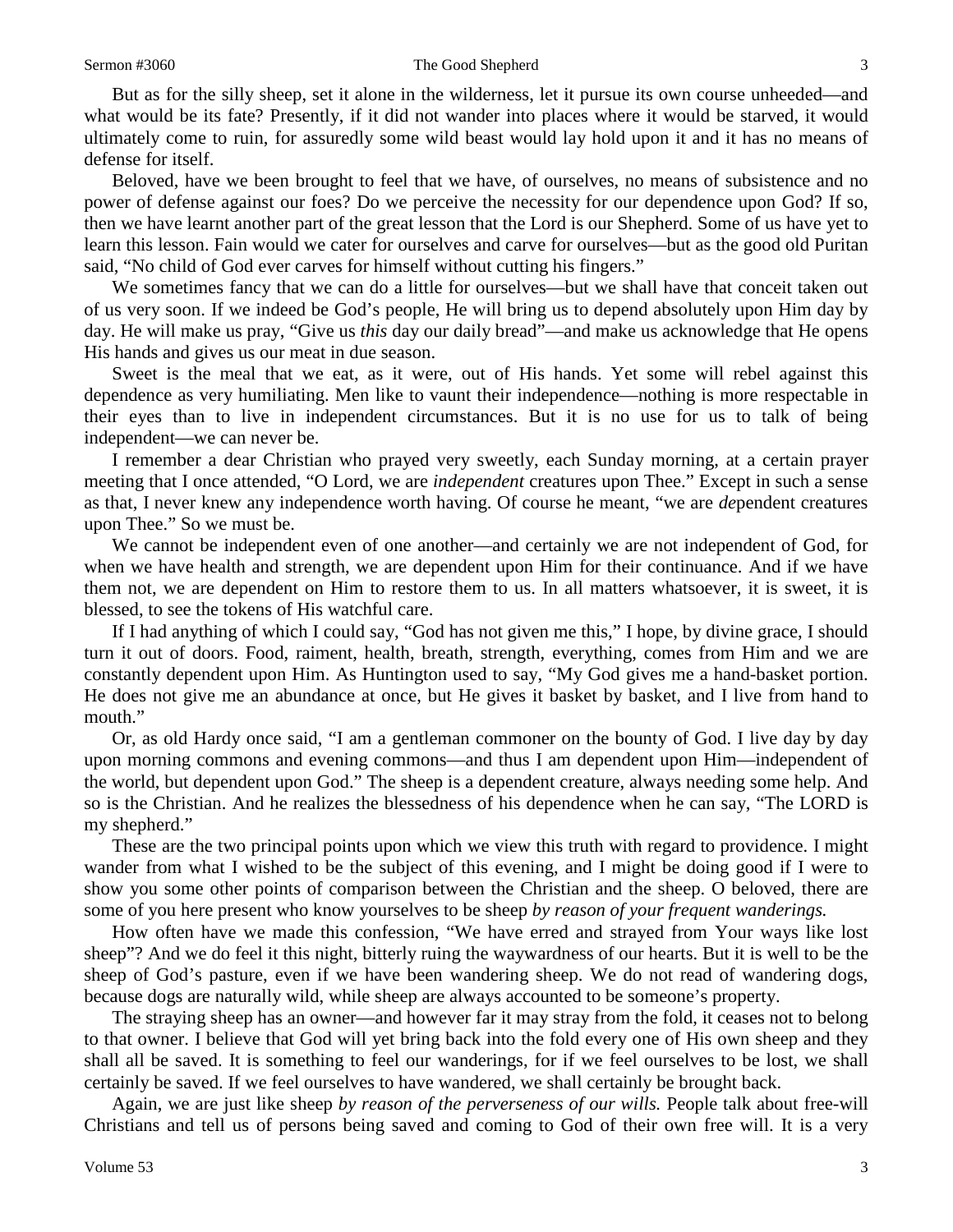curious thing, but though I have heard a great many free-will sermons, I never heard any free-will prayers. I have heard Arminianism in preaching and talking, but I have never heard any Arminian praying.

In fact, I do not think there can be any prayer of that sort—it is a style that does not suit prayer. The theory may look very nice in argument and sound very proper in discourse, though we somewhat differ from it. But for practical purposes it is useless. The language will not suit us in prayer and this alone would be sufficient reason to condemn it. If a man cannot pray in the spirit of his own convictions, it shows they are a delusion from beginning to end, for if they were true, he could pray in that language as well as in any other.

Blessed be God, the doctrines of grace are as good to pray with as to preach with! We do not find ourselves out of order in any act of worship when once we have the old fundamental doctrines of the blessed Gospel of grace. Persons talk about free-will Christians coming back to Jesus of themselves. I intend to believe them when they find me a free-will sheep that has come back of itself—when they have discovered some sheep, after it has gone from its fold—stand bleating at its master's door, asking to be taken in again.

You will not find such a sheep and you will not find a free-will Christian, for they will all confess, if you thoroughly probe the matter, that it was grace, and grace alone that restored their souls,—

> *"Grace taught our souls to pray, And made our eyes o'erflow; 'Tis grace that keeps us to this day, And will not let us go."*

#### **II.** The next thing is THE ASSURANCE THAT THE LORD IS OUR SHEPHERD.

It is very easy to say, "The Lord is *a* Shepherd," but how shall we appropriate the blessedness to ourselves and be able to say, "The Lord is *our* Shepherd?" I answer that He has had certain dealings with our souls in the past which have taught us that He is our Shepherd. If every man and every woman in this assembly should rise up and say, "The LORD is my shepherd," I feel convinced it would be, in many instances, the solemn utterance of a lie, for there are, it is to be feared, many here who have not God for their Shepherd.

He is their Guide, it is true, in some sense, because He overrules all the hearts and controls all the affairs of the children of men. But they are not the people of His pasture, they are not the sheep of His hand. They do not believe—therefore they are not of His fold. And if some of you should say that you are, your own conscience would belie you. How, then, does a man come to know that the Lord is his Shepherd?

He knows it, first, *because Jesus Christ has brought him back from his wanderings.* If there be anyone here who, after a course of folly and sin, has been fetched back from the mountains of error and the haunts of evil. If there be one here who has been stopped in a mad career of vice and has been reclaimed by the power of JEHOVAH Jesus, such a one will know, by a happy experience, that the Lord is his Shepherd.

If I once wandered on yon mountaintop, and Jesus climbed up and caught me, and put me on His shoulders and carried me home, I cannot and dare not doubt that He is my Shepherd. If I had belonged to some other sheep-owner, He would not have sought me. And from the fact that He did seek me, I learn that He must be my Shepherd. Did I think that any man convinced me of sin, or that any human power had converted me, I should fear I was that man's sheep and that he was my shepherd. Could I trace my deliverance to the hand of a creature, I should think that a creature might be my shepherd.

But since he who has been reclaimed of God must and will confess that God alone has done it and will ascribe to His free grace, and to that alone, his deliverance from sin, such a one will feel persuaded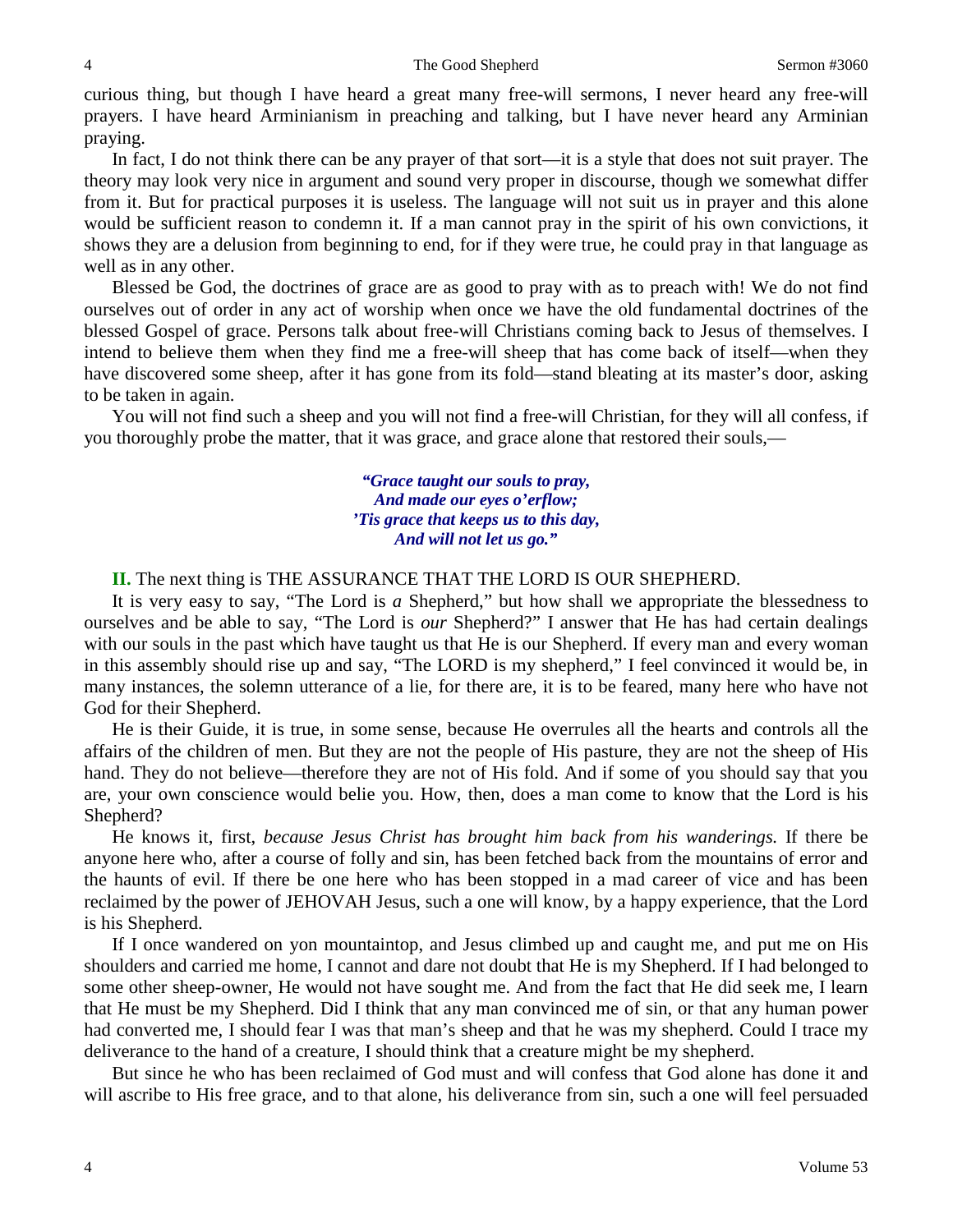#### Sermon #3060 The Good Shepherd 5

that the Lord must be his Shepherd, because He fetched him back from his wanderings—He snatched him out of the jaw of the lion and out of the paw of the bear.

We know still further that, like a shepherd, *He has supplied our wants.* Some of you, beloved, know of a surety that God is your Provider. You have been brought, sometimes, into such straits that, if it had not been for an interposition of heaven itself, you never could have had deliverance. You have sunk so deep down into poverty, and loved ones and acquaintances have stood so far aloof from you, that you know there is but one arm which could have fetched you up.

You have been reduced, perhaps, to such straits that all you could do was to pray. You have wrestled at the throne and sought for an answer, but it has not come. You have used every effort to extricate yourself and still darkness has compassed your path. Again and again you have tried, till hope has wellnigh vanished from your heart, and then, adding vows to your prayer, you have said in your agony, "O God, if You will deliver me this time, I will never doubt You again!"

Look back on the path of your pilgrimage. Some of you can count as many Ebenezers as there are milestones from here to York. Ebenezers piled up with oil poured on the top of them—places where you have said, "Hitherto, the Lord hath helped me." Look through the pages of your diary, and you will see, time after time, when your perils and exigencies were such as no earthly skill could relieve, and you felt constrained to witness what others among you have never felt—that there is a God, that there is a providence—a God who compasses your path and is acquainted with all your ways.

You have received deliverance in so marvelous a way, from so unseen a hand and so unlikely a source, under circumstances, perhaps, so foreign to your wishes—and yet the deliverance has been so perfect, so complete and wonderful—you have been obliged to say, "The LORD *is* my shepherd." Yes, *He is.*

The sheep, we know, fed day by day in good pasture, may forget its Shepherd. But if for a time, it is taken from the pasture and then brought home again, after having been nearly starved, it says, "Truly, He is my Shepherd." If I had always been supplied with bread, without the pinch of anxiety, I might have doubted whether He had given it, and ascribed it to the ordinary course of passing events. But seeing that "everywhere and in all things I am instructed both to be full and to be hungry, both to abound and to suffer need," I own that it is my God who supplies all my need. Yea, and with gratitude I will write it down for a certainty—"The LORD is my shepherd."

But beloved, do not be distressed even though you should not have had these particular trials and deliverances, for there is a way whereby we can tell that the Lord is our Shepherd without encountering so many rough and rugged passes, as I will show you presently. I have heard it said, by some, that a man cannot be a child of God unless he has gone through a certain set of trials and troubles.

I recollect hearing a sermon from these words, "Who passing through the valley of Baca makes it a well." Certainly the preacher did not make his sermon a well, for it was as dry as a stick and not worth hearing. There was nothing like cheerfulness in it, but a flood of declamation, all the way through, against hopeful Christians, against people going to heaven who are not always grumbling, and murmuring, and doubting, fumbling for their evidences amidst the exercises of their own hearts, ever reading and striving to rival Job and Jeremiah in grief, taking the Lamentations as the fit expression of their own lips, troubling their poor brains, and vexing their poor hearts, and smarting, and crying, and wearying themselves with the perpetual habit of complaining against God, saying with poor Job, "My stroke is heavier than my groaning."

Such persons measure themselves by their troubles, and trials, and distresses, and tribulations, and perplexities, and no end of things that we will not stop to recount. We believe indeed that such things will come to a child of God. We think every Christian will be corrected in due measure—we should be the last to deny that God's people are a tried people. They must all pass through the furnace of affliction and He has chosen them there, but still, we believe that religion is a blessed and a happy thing and we love to sing that verse,—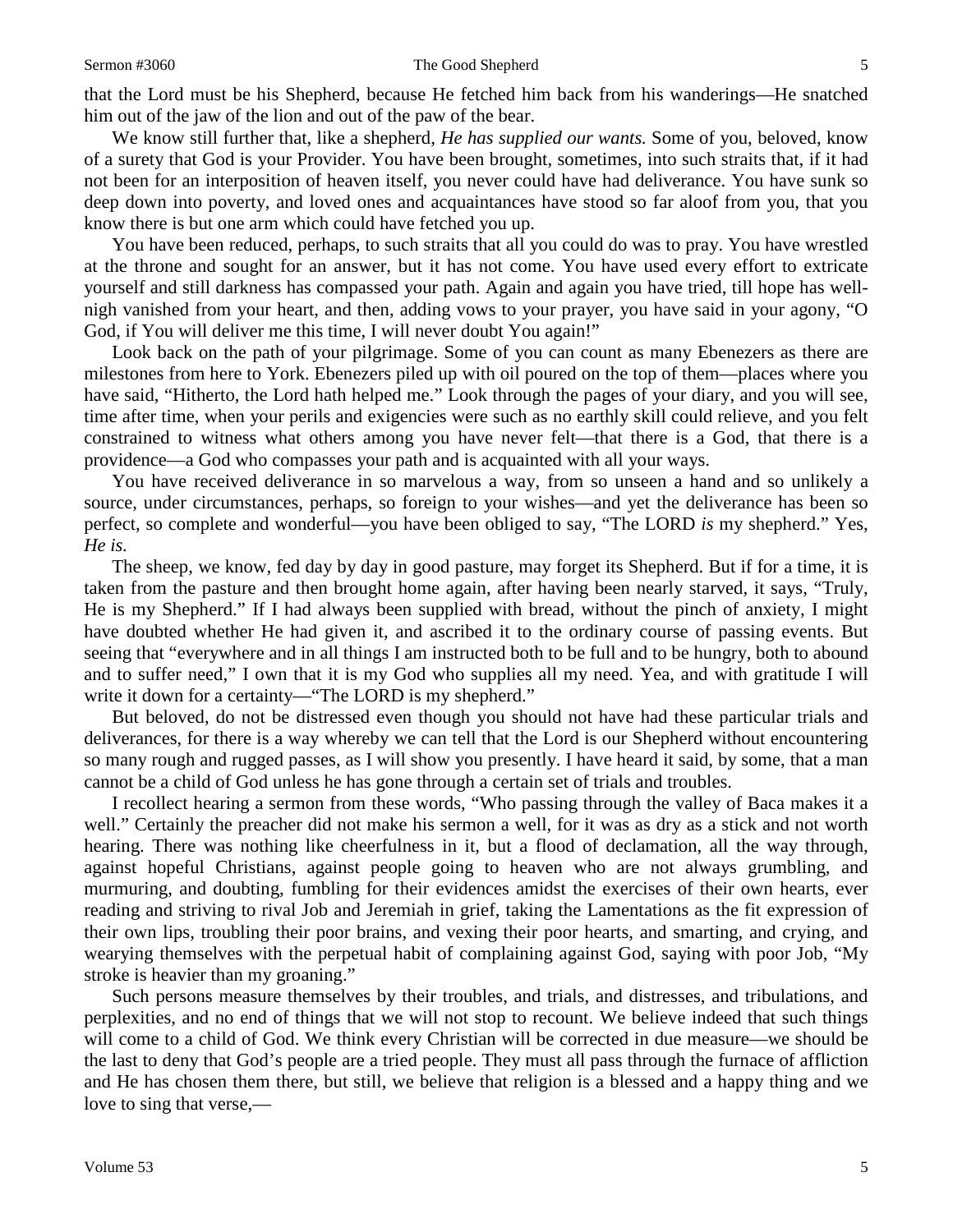*"The men of grace have found Glory begun below; Celestial fruits on earthly ground From faith and hope may grow."*

And what though some of my hearers have not yet had to swim through the rivers, though they may not have had to pass through the fiery furnace of providential trial, they have had trials enough, and trials that no heart has known except their own, sufferings which they could not tell to flesh and blood, which have gnawed their very souls, and catered into the marrow of their spirits. Bitter anguish and aching voids such as those who boast about their trials nearer felt, such as mere babbling troublers did never know, deep rushing of the stream of woe with which little bubbling narrow brooks could never compare. Such persons fear to murmur—they cannot reveal their sufferings because they think it would be showing some want of trust in God. They keep their trials to themselves and only tell them into that ear which hears and has no lips to babble afterwards.

"But" you say, "how can you tell that the Lord is your Shepherd if you have not been tried in any of those great deeps?" We know that He is, *because He has fed us day by day in good pasture.* And if He has not allowed us to wander as far away as others, we can lift up our eyes to Him, and each one of us say, "Lord, You are my Shepherd. I can as fully prove that You are my Shepherd by Your keeping me in the grassy field, as by Your fetching me back when I have wandered. I know You are as much my Shepherd when You have supplied my wants day by day as if you had suffered me to go into poverty and given me bitterness. I know You are as much my Shepherd when granting me a continua1 stream of mercy, as if that stream had stopped for a moment, and then had begun to flow again."

Persons say, if they have had an accident and been nearly killed, or have narrowly escaped, "What a providence!" Yet it is as much a providence when you have no accident at all. A good man once went to a certain place to meet his son. Both his son and himself had ridden some distance. When the son arrived, he exclaimed, "Oh Father! I had such a providence on the road." "Why, what was that?" "My horse stumbled six times and yet I was not thrown." "Dear me!" said his father, "but I have had a providence too." "And what was that?" "Why, my horse never stumbled at all, and that is just as much a providence as if the horse had stumbled six times and I had not been thrown."

It is a great providence when you have lost your property and God provides for you. But it is quite as much a providence when you have no loss at all and when you are still able to live above the depths of poverty. And so God provides for you. I say this to some of you when God has blessed and continually provided for you from your earliest youth. You, too, can each of you say, "The LORD is my shepherd."

You can see this title stamped on your mercies, though they come daily, they are given to you by God. And you will say, by humble faith, the word "my" as loudly as anyone can. Do not get to despising the little ones of the flock because they have not had as many trials as you have had. Do not get to cutting the children of God in pieces because they have not been in such fights as you have. The Shepherd leads the sheep where He pleases and be you sure that He will lead them rightly. And as long as they can say from their hearts, "The LORD is my shepherd, I shall not want," do not trouble yourselves about where or how they learned it.

**III.** Now we finish up with THE HOLY CONFIDENCE OF THE PSALMIST. "I shall not want."

"There," poor unbelief says, "I am wanting in everything. I am wanting in spirituals, I am wanting in temporals, and I shall want. Ah! such distress as I had a little while ago, you cannot tell what it was—it was enough to break one's heart and it is coming again—I *shall* want." That is what you say, unbelief, but you must write your own name at the bottom and then I will repeat to you this, "The LORD is my shepherd, I shall not want."

That is what David said and I think David's faith far preferable to your unbelief. I might take your evidence in some matters, but I really would not take it before David's. I would accept your testimony as an honest man in some respects, but the words of inspiration must be preferable to your words of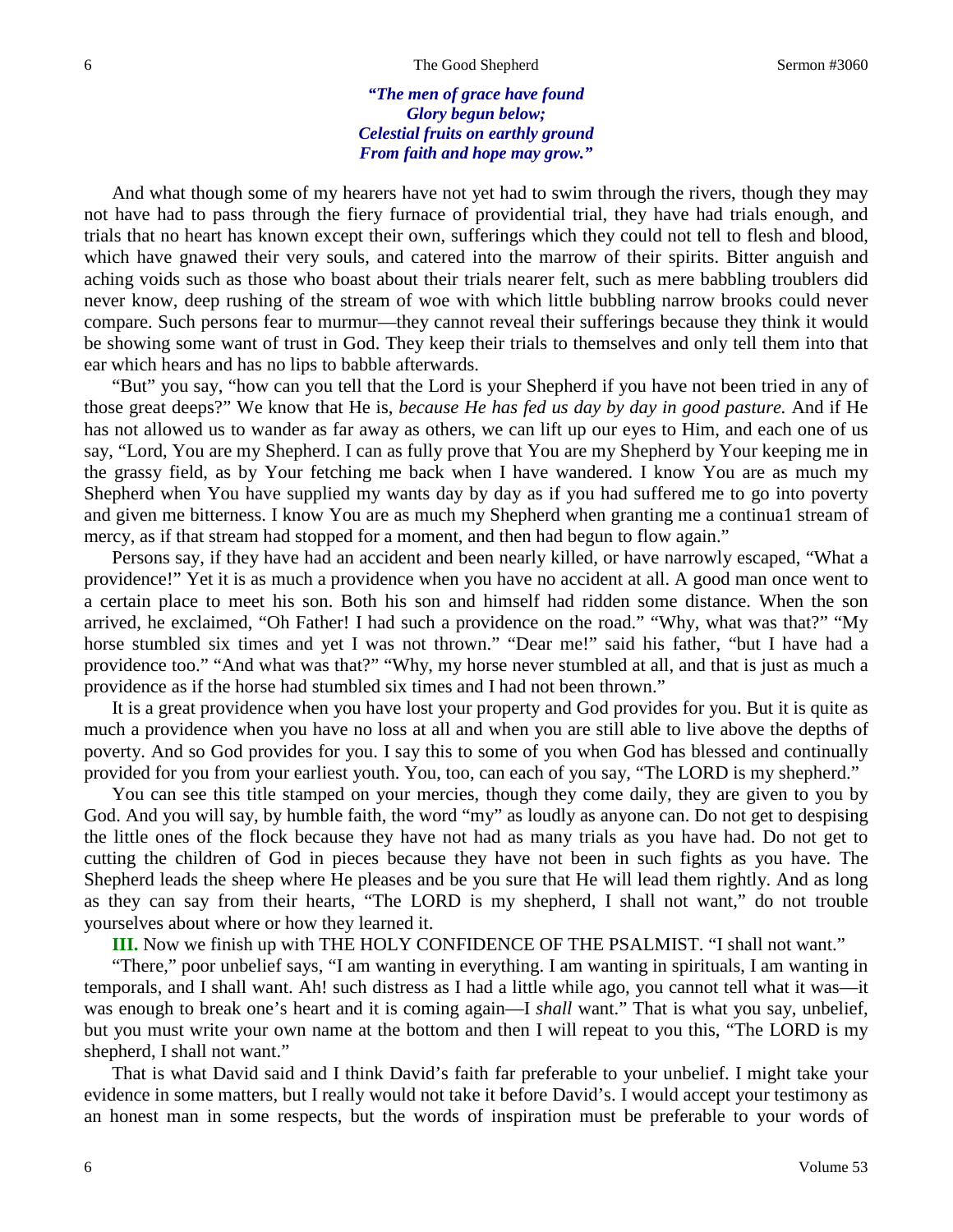apprehension. When I find it written, "The LORD is my shepherd, I shall not want," I would rather take one of David's affirmations than fifty of your negations.

I think I hear someone saying, "I would bear the want of any temporal good, if I could but obtain spiritual blessings. I am in want this night of more faith, more love, more holiness, more communion with my Savior." Well, beloved, the Lord is your Shepherd, you shall not want even those blessings—if you ask of Him, He will give them to you, though it may be by terrible things in righteousness that He will save you.

He often answers His people in an unexpected manner. Many of God's answers to our letters come down in black-edged envelopes, yet mark you, they will come. If you want peace, joy, sanctification, and such blessings, they shall be given to you, for God has promised them. The Lord is your Shepherd, you shall not want.

I have often thought of that great promise written in the Bible—I do not know where there is a larger one—"No good thing will he withhold from them that walk uprightly." "No good thing!" It is a mercy that the word "good" was put in, for if it had said, "He will withhold nothing," we should have been asking for many things that would be bad for us. But it says, "no good thing!"

Now, spiritual mercies are good things and not only good things, but the best things, so that you may well ask for them. For if no good thing will be withholden, much more will none of the best things. Ask, then, Christian, for He is your Shepherd and you shall not want. He will supply your need. He will give you whatever you require. Ask in faith, doubting nothing, and He shall give you what you really need.

But still there are some who say, "The text applies to temporal matters," and persist in it. Well, then, I will accept this sense—the Lord is your Shepherd, you shall not want for temporal blessings. "Ah!" cries one, "I was once in affluence and now I am brought down to penury. I once stood among the mighty and was rich—now I walk amongst the lowly and am poor."

Well, David does not say, "The Lord is your Shepherd, and you shall not come down in society." He does not say, "The Lord is your Shepherd, and therefore you shall have five hundred or a thousand pounds a year." He does not say, "The Lord is your Shepherd, and therefore you shall have whatsoever your soul lusts after." All David says is, "The LORD is my shepherd; I shall not want."

There are different ways of wanting. There are many people whose foolish craving and restless anxiety make them always in want. If you gave them a house to live in and fed them day by day, they would always be wanting something more. And after you had just relieved their necessities, they would want still. The fact is, theirs are not real wants, but simply fancied wants.

David does not say, "The LORD is my shepherd, therefore I shall not fancy that I want," for though God might promise that, it would need His omnipotence to carry it out, for His people often get to fancying that they want, when they do not. It is real needs that are referred to. "The LORD is my shepherd; I shall not really want." There are many things we wish for that we do not really need, but there is no promise given that we shal1 have all we wish for. God has not said that He would give us anything more than we need, but He will give us that.

So lift up your head and do not be afraid. Fear not, your God is with you. He shall prevent evil from hurting you. He shall turn darkness into light and bitter into sweet. All the way He has led you and all the way He shall lead you. This shall be your constant joy—He is my Shepherd, I shall not really want that which is absolutely necessary. Whatever I really require shall be given by the lavish hand of a tender Father.

Believer, here is your inheritance, here is your income, here is your yearly living—"He is your Shepherd, and you shall not want." What is your income, believer? "Why," you say, "it varies with some and others of us." Well, but a believer's income is still the same. This is it—"The LORD is my shepherd, I shall not want."

That is my income and it is yours, poor little one. That is the income of the poorest pauper in the workhouse who has an interest in the grace of God—the Lord is her Shepherd, she shall not want. That is the income of the poor foundling child who has come to know the Lord in early life and has no other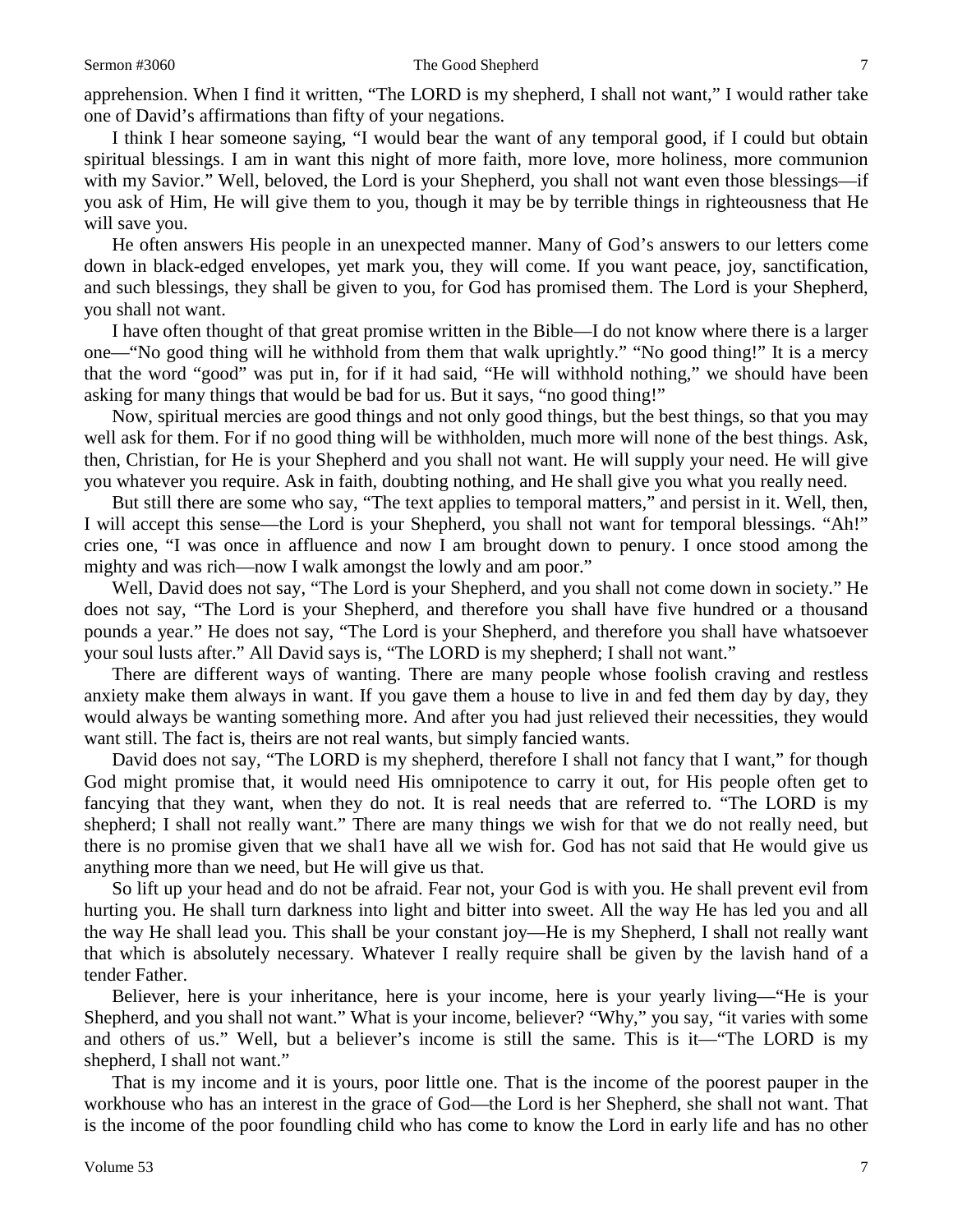friend—the Lord is his Shepherd, he shall not want. That is the widow's inheritance—the Lord is her Shepherd, she shall not want. That is the orphan's fortune—the Lord is his Shepherd, he shall not want. That is the believer's portion, his inheritance, his blessing.

"Well now," some may say, "what is this truth worth?" Beloved, if we could change this truth for a world of gold, we would not. We had rather live on this truth than live on the finest fortune in creation. We reckon that this is an inheritance that makes us rich, indeed—"The LORD is my shepherd; I shall not want."

Give me ten thousand pounds and one reverse of fortune may scatter it all away. But let me have a spiritual hold of this divine assurance, "The LORD is my shepherd, I shall not want," then I am set up for life. I cannot break with such stock as this in hand. I never can be a bankrupt, for I hold this security—"The LORD is my shepherd; I shall not want."

Do not give me ready money now—give me a checkbook and let me draw what I like. That is what God does with the believer. He does not immediately transfer his inheritance to him, but lets him draw what he needs out of the riches of his fullness in Christ Jesus. The Lord is his Shepherd; he shall not want. What a glorious inheritance!

Walk up and down it Christian. Lie down upon it, it will do for your pillow—it will be soft as down for you to lie upon. "The LORD is my shepherd; I shall not want." Climb up that creaking staircase to the top of your house, lie down on your hard mattress, wrap yourself with a blanket, look out for the winter when hard times are coming and say not, "What shall I do?" but just hum over to yourself these words, "The LORD is my shepherd; I shall not want."

That will be like the hush of lullaby to your poor soul and you will soon sink to slumber. Go, you business man, to your counting-house again, after this little hour of recreation in God's house, and again cast up those wearisome books. You are saying, "How about business? These prices may be my ruin. What shall I do?" When you have cast up your accounts, put this down against all your fears and see what a balance it will leave—"The LORD is my shepherd; I shall not want."

There is another man. He does not lack anything, but still he feels that some great loss may injure him considerably. Go and write this down in your cash-book. If you have made out your cash-account truly, put this down—"The LORD is my shepherd; I shall not want." Put this down for something better than pounds and schillings—"The LORD is my shepherd; I shall not want."

He who disregards this truth, knows nothing about its preciousness, but he who apprehends it says, "Ah, yes! it is true, 'The LORD is my shepherd; I shall not want.'" He will find this promise like Chian wine, of which the ancients said that it was flavored to the lip of him that tasted it. So this truth shall taste sweet to you if your spiritual palate is pure—yet it shall be worth nothing to you but mere froth if your taste is not healthy.

But beloved, we must divide our congregation before we send you away and remind you that there are some of you to whom this truth does not belong. Perhaps some of you professors of religion may want this truth badly enough, but it is not yours. The Lord is not your Shepherd—you are not the sheep of His pasture and the flock of His hand. You are not sheep, but goats—unclean creatures, not harmless and undefiled as sheep, but everything that is the very reverse.

Oh! it is not only eternal loss, it is not only everlasting injury that you have to regret—it is also present loss and present injury—the loss of an inheritance on earth, the loss of an inheritance below. To be deprived of such a comfort as this is a terrible privation. Oh! it is enough to make men long for religion if it were only for that sweet placidity and calm of mind which it gives here below. Well might men wish for this heavenly oil to be cast on the troubled waters of this mortal life, even if they did not anoint their heads therewith or enter into glory with the joy of their Lord upon their countenance.

Beloved, there are some I know here—and your conscience tells you whom I mean—who have a voice within your own hearts which says, "I am not one of Christ's sheep." Well then, there is no promise for you that you shall not want. The promise and the providence are for believers, not for you. There is no promise that all things shall work together for your good, but rather, cursed you shall be in